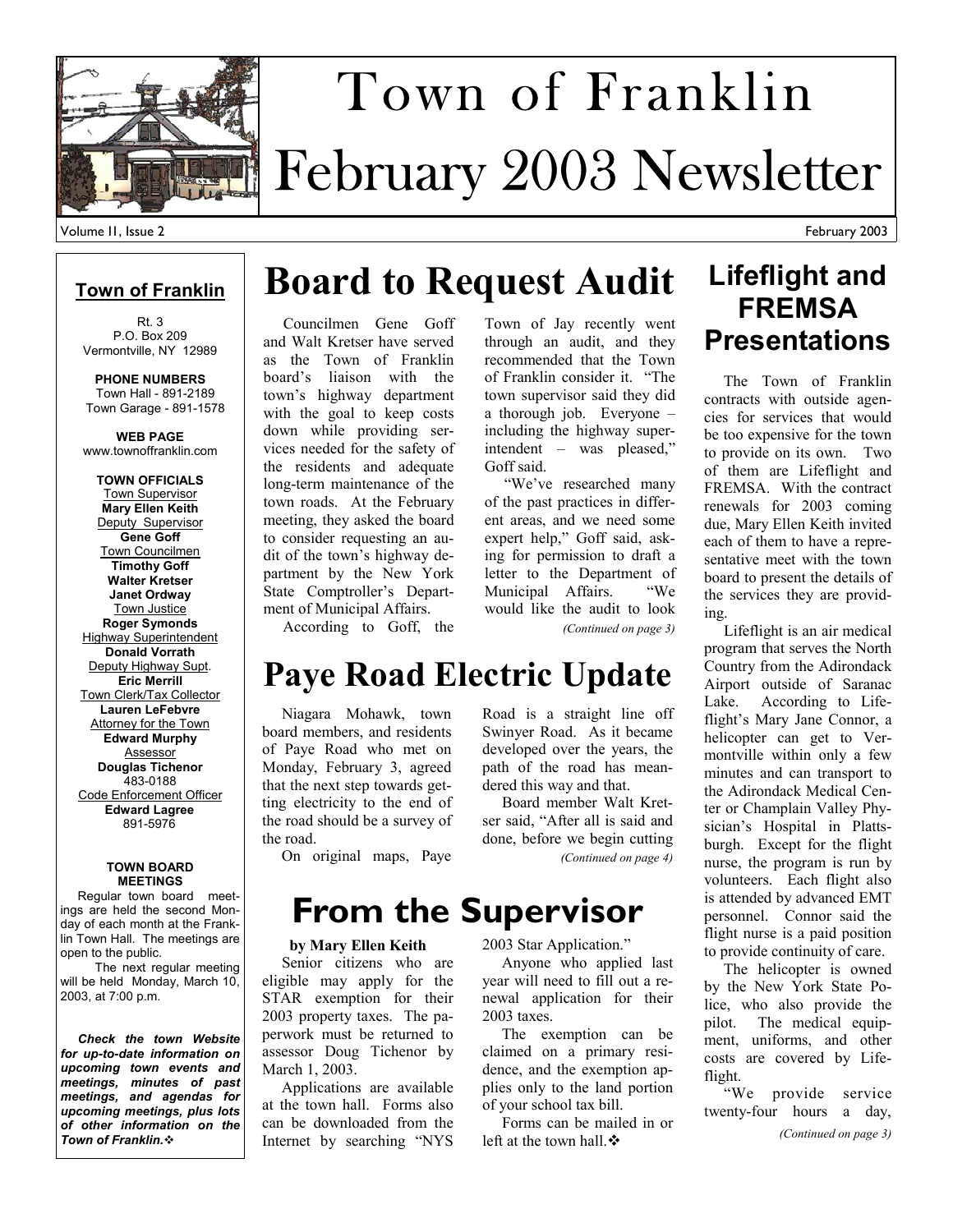#### Celebration Committee Notes

 The town's Celebration Committee has begun to set their calendar for events for 2003. They will be hosting a Town Tuesday Ham Dinner on February 18. The Easter Egg Hunt will be held on April 19, and the July 4 picnic will be held on  $\dots$  well  $\dots$  July 4.

 The committee also decided that last year's Halloween haunted house was so much fun and was so successful that they'll sponsor another one this year. And the annual Christmas party, which has been held for so many years, will

again bring Santa to the town hall in December.

 The committee is soliciting nominations for the Town of Franklin Citizen of the Year, and names should be passed on to any of the committee members.

 The next planning meeting will be held February 27, 2003, at 7:00 p.m. at the town hall. Committee members Mary Ellen Keith, Miriam Lawrence, Lauren LeFebvre, and Janet Ordway invite anyone who would like to join in on planning the festivities to come.

#### **HUD Applications Being Accepted**

 The Town of Franklin has HUD grant money available for a second round of applications for rehabilitation and replacement of homes for eligible residents.

 Friends of the North Country, who administers the town's grant, says that residents need to act quickly to get their names on the "Inquiry List" by the end of February.

 The first step is to contact town supervisor Mary Ellen Keith at the Franklin Town Hall, or the Friends of the North Country at P.O. Box 466, Keeseville, NY 12944. The phone number at Friends is 834-9606.

 Last spring, Friends of the North Country chose 17 residences from the first round of applications, and work already has begun on most of them.

 This grant, formally named the 2001 Housing Rehabilitation and Replacement Program, is the third HUD grant the town has applied for and won with the help of Friends of the North Country to bring aging and inadequate housing in the town up to standard.

 Residents who are not sure if they are eligible are encouraged to apply now, and the Friends of the North Country will help with evaluating eligibility during the next step in the process. ❖

#### **FOOD PANTRY SOUP SUPPERS PLANNED**

 March comes, and it begins to feel that spring never will come. Cabin fever begins to feel like a permanent state.

 Mary Ellen Keith has an invitation that will help lift your spirits: Come to annual Wednesday Food Pantry Soup Suppers.

 The suppers will be held on three Wednesdays in March and April. In addition to getting out for a good meal and mingling with neighbors and friends, your donation at the door are an important source of fundraising for the Food Pantry.

 The Soup Supper dates are held throughout lent, March 12 and 26, and April 9, from 4:00 until 7:00 p.m. In a change from past years, they will be held

at the Franklin Town Hall.

 There is no set cost for the suppers. Guests are asked to make a donation of any amount.

# **911 Addresses**

 Residents have been notified of the new numbers assigned to their properties by the Franklin County Office of Emergency Services 911 Numbering Project. Postal customers who have home delivery will need to begin using their new mailing addresses. Those who have post office boxes will keep their current mailing addresses, but are encouraged to identify their homes with the new emergency number in preparation for the E911 emergency service which will be on line later this year.

 The Town of Franklin has received its new street addresses for its properties. The town's mailing addresses will not change because the mail is delivered to Vermontville post office boxes. However, town custodian Russ Robertson will post the numbers on the town's structures as recommended by the Office of Emergency Services.

 The town's new street addresses are: Franklin Town Hall, 7 Cold Brook Rd.; Franklin Town Garage, 16 Town Barn Rd.; Kate Mt. Park, 8321 State Rt. 3; Merrillsville Town Hall, 55 Pine Grove Lane; and Merrillsville Town Garage, 59 Pine Grove Lane

 Post offices that deliver to addresses in the Town of Franklin include Vermontville, Bloomingdale, Saranac Lake, and AuSable Forks. Mail posted to the old addresses will be delivered for one year. It is the postal customers' responsibility to notify anyone they receive mail from of the new addresses.

 Town Tax Collector Lauren LeFebvre would like to remind all property owners that address changes for tax bills should be directed to the Franklin County tax office.

#### **Upcoming Town Meetings**

Tues., Feb.18, 2003 – Town Tuesday Ham Dinner, 4:00- 7:00 p.m. Thur., Feb. 20, 2003 – Food Pantry Thur., Feb. 27, Celebration Committee meeting, 7:00, p.m. Wed., March 5, 2003 – DEC Unit Management Plan meeting for DeBar Mt. Wild Forest, Paul Smith's College's Freer Science Building, 6:30 p.m. Mon., March 10, 2003 – Regular Town Board meeting, 7:00 p.m. Wed., March 12, 2003 – Soup Supper, 4:00 – 7:00 p.m., town hall Wed., March 12, 2003 – Building Use Committee meeting, 6:30 p.m. Wed., March 26, 2003 – Soup Supper, 4:00 – 7:00 p.m., town hall Wed., April 9, 2003 – Soup Supper, 4:00 – 7:00 p.m., town hall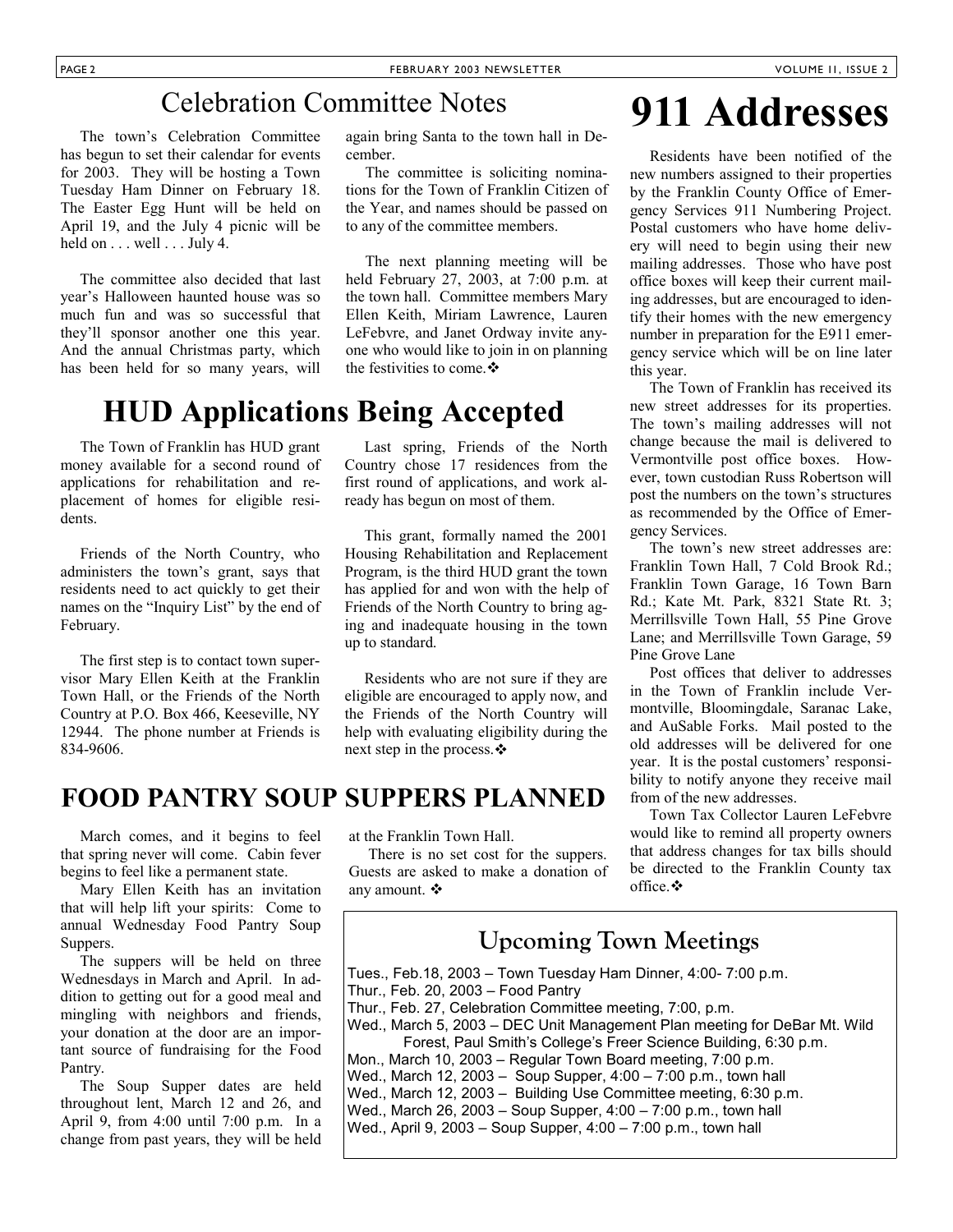# Town Policies Reviewed

 In January, town supervisor Mary Ellen Keith asked board members to review the town's policies and guidelines. At the February meeting, councilmen Walt Kretser and Gene Goff and attorney for the town Edward Murphy recommended that the Town of Franklin begin to gather the town's various policies, codes, and handbooks into a comprehensive general policy handbook.

 Regarding the town's Code of Ethics, Murphy told the board that he felt it should be made into a local law. "Ethics laws in New York State are a mess. There are a lot of contradictions. If there's a conflict between state and local law, local law will govern."

 In the case of the Procurement Policy, Kretser said, "It's a good policy, but we've got to start using it." The policy had been brought up to date by the board last year.

 With negotiations with the Teamsters coming up later this year, Goff has been looking at the employee handbook, and feels that it could be brought up to date and be more explicit in its guidance.

 Kretser and Murphy volunteered to form a committee to draft a general policy handbook of operations to include the Code of Ethics, the Procurement Policy, and the employee handbook. "We may also include other issues," Murphy said.

 "There's no real time element," he said. "As it is now, we are in compliance with New York State law."

 Town clerk Lauren LeFebvre asked the Franklin Town Board to consider drafting a policy for the use of the town hall by residents. According to LeFebvre, there are many requests every month -- private parties, fundraisers, club meeting, dinners -- and it would be helpful to her to have some guidelines.

 Past supervisor Frank Karl also noted that the board should set a fee. While it could be nominal, the State of New York requires that municipalities at least charge for the costs of utilities and maintenance when private individuals use public buildings.

 The town already has a resolution on the books against serving alcohol and renting town property for commercial use.

 LeFebvre was given permission to work a policy to present to the board. Ed Murphy recommended that the policy also include the use of the park, and added that the policy could eventually be part of the general policy handbook.

### Lifeflight and FREMSA Representatives Meet with Board

#### *(Continued from page 1)*

seven days a week," Connor said.

 In addition to responding to emergencies, the service transports patients from Saranac Lake to Plattsburgh, Burlington, or Albany for special care. "If necessary, we also can transport patients by airplane," Connor added.

 The service is free of charge to patients. "We are funded by private donations and by municipal support," Connor said. The program's budget is around \$350,000 a year. "A single flight to Albany from a commercial service could cost a patient up to \$12,000. We spread the cost out through fundraising rather than burdening individuals."

 Lifeflight is using a new Bell 430 helicopter. "The New York State Police bought five of them last year. That means if ours is down for repairs, they can supply another one up from Albany so we won't be out of service," Connor said.

 Town resident David Liddy asked Connor about landing sites for the helicopters.

 "The designated place in Vermontville is the town park," Connor said. If the helicopter needs to go into an undesignated area, Connor said FREMSA volunteers are trained to designate an area and prepare it for a landing.

 FREMSA is another health and safety service contracted by the town. FREMSA member Bruce Sawyer explained to the board that they provide first responder emergency and life support service trained volunteers. FREMSA works closely with Lifeflight and the Saranac Lake Rescue Department. While the rescue squads can pick up and transport, FREMSA personnel have training and equipment to provide immediate care to stabilize a patient, including administering drugs, before the patient is moved from the scene of the call.

 As with Lifeflight, the service is provided free of charge to the individuals with the funding coming from municipalities. Sawyer said that they might at some time in the future consider billing third parties – insurance companies – to help with the costs of running the service.

 The Town of Franklin's proximity to Lifeflight's base at the Adirondack Airport and its access to FREMSA's volunteer services means that the town has exceptional emergency medical service, which will be enhanced again once the E911 service is in place.

 The town board passed resolutions to renew the \$1,250 contracts. $\div$ 

# Audit Request

#### *(Continued from page 1)*

into different areas of operations, mostly in the highway department and with the procurement policy."

 Kretser told the board that the comptroller's office may or may not actually agree to the audit, but that if they do it would provide the town with an independent expert to look into areas of concern.

 The board agreed to have Goff and Kretser, with help from the attorney for the town, Ed Murphy, draft a request.  $\mathbf{\hat{P}}$